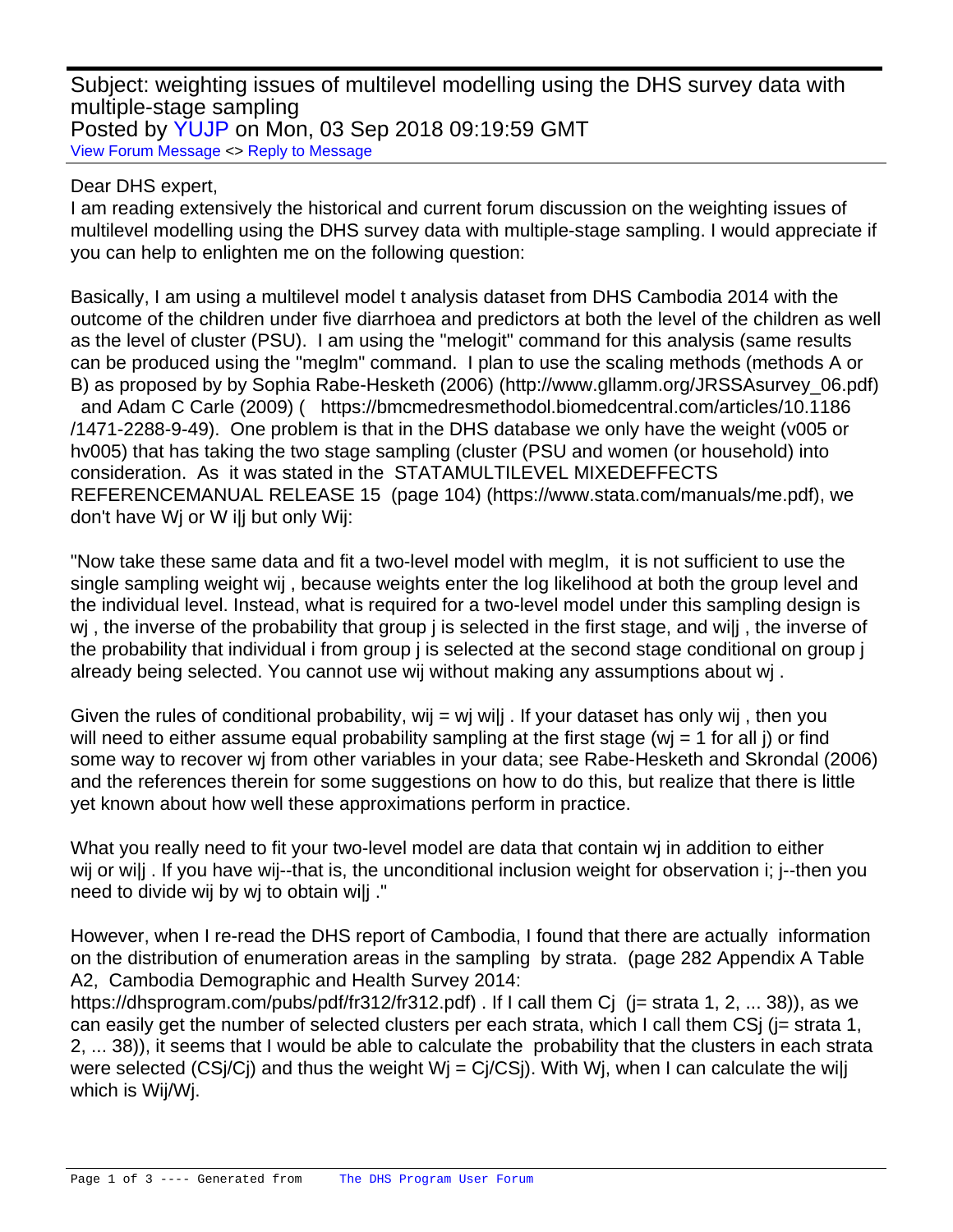I use the methods and the information in the Appendix of the report and recalculated the scaled weights and got a results which is a bit different from (but still very similar with) the results that was produced by using the wij (v005) and presume that the second level weight to be "1".

I would appreciate if you can guide me whether this is a valid solution to obtain the two level weights for the multilevel analysis using DHS data? Or at least this can provide a better (less biased) estimate of the parameters than the one using wij as the first level weight and presume the second level weight be "1"? Many thanks in advance.

Subject: Re: weighting issues of multilevel modelling using the DHS survey data with multiple-stage sampling Posted by [Bridgette-DHS](https://userforum.dhsprogram.com/index.php?t=usrinfo&id=11) on Wed, 05 Sep 2018 12:13:52 GMT [View Forum Message](https://userforum.dhsprogram.com/index.php?t=rview&th=7296&goto=15713#msg_15713) <> [Reply to Message](https://userforum.dhsprogram.com/index.php?t=post&reply_to=15713)

Following is a response from Senior DHS Specialist, Tom Pullum:

I believe there is a problem with your approach, because it does not take into account that a cluster's probability of selection is not a constant within each stratum, but is proportional to the size of the cluster. Without knowing the size of the cluster, you cannot calculate its probability of selection.

We at DHS hope to prepare guidelines for dealing with the requirement for separate weights for multi-level models. I don't think the results will be very sensitive to the allocation (as your comparison suggests) but we do need something better than just wij and 1. Your approach is worth pursuing but I think the best that can possibly come out of it will be a better approximation, because we simply don't know the size of the cluster.

Subject: Re: weighting issues of multilevel modelling using the DHS survey data with multiple-stage sampling Posted by [YUJP](https://userforum.dhsprogram.com/index.php?t=usrinfo&id=6828) on Wed, 05 Sep 2018 18:32:47 GMT [View Forum Message](https://userforum.dhsprogram.com/index.php?t=rview&th=7296&goto=15714#msg_15714) <> [Reply to Message](https://userforum.dhsprogram.com/index.php?t=post&reply_to=15714)

I really appreciate the attention to my question and this swift response! I will us the strategy to presume the children (women) level weight be "1" and use v005 as the cluster level weight. However, while I am also thinking I must have made it wrong, I still want to ask: on page 282 Appendix A Table A2, Cambodia Demographic and Health Survey 2014 ( I am attaching it), in my (possibly wrong) understanding, they have listed the number of enumeration areaas (EAs) (which is used as the PSU in Cambodia) in the sampling framework, by domain and the residence type (denominator). As the number of selected clusters per each strata (numerator) can be easily calculated from the data sets, is numerator/denominator not the probability for each strata? Any further opinion to enlighten me would be greatly appreciated. Thanks!